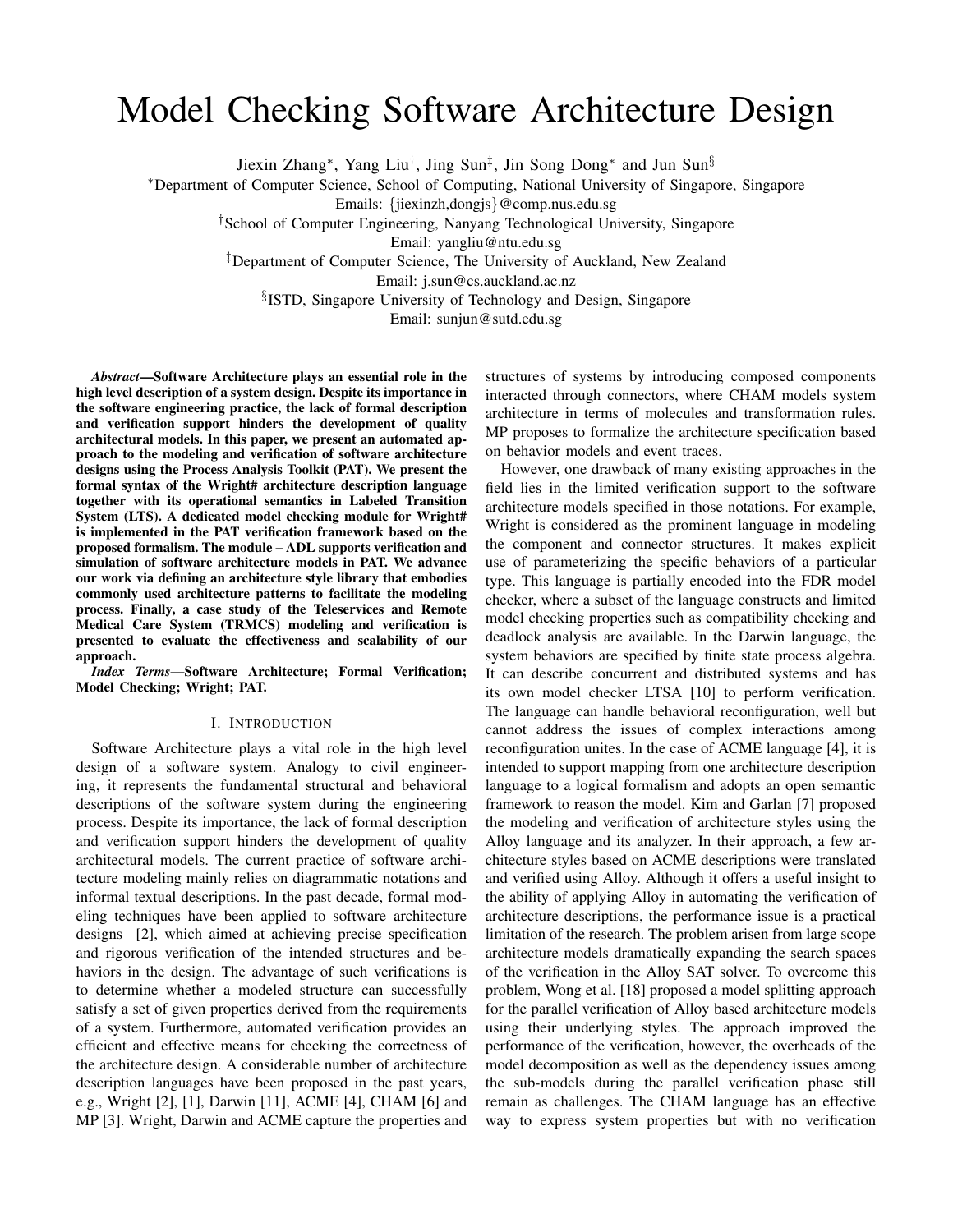support. The MP language formalizes the system architecture via event traces as well as the event grammar rules. The behavior of systems is captured by a variety of events and also the precedence/inclusion relations. This language can hardly support architecture reconfiguration and reuse.

In this paper, we present an automated approach to the modeling and verification of software architecture designs in the PAT framework [9], [14], [8]. We proposed a new software architecture description language – Wright#, by combing several previous works and adding new features. The structural description of the language is extended from the Wright notation [2], [1], which was proposed by Allen and Garlan in 1997. The language is relatively mature, complete, and elegant compared with other architecture description languages. We adopt the *Configuration* structure of the language to capture the behaviors and interactions of each part of systems. The structure is clear and precisely designed to give users a topology representation of how the system is composed and operated. We extend Wright with a rich set of syntax to describe concurrent communications between the components and connectors. We formally define the syntax and operational semantics of Wright# to provide the foundation of formal analysis. The new language is capable of describing both static and dynamic system behaviors, as well as supporting the architecture style configuration and reuse. Based on the formal semantics, we further developed a dedicated model checking module for Wright# in the PAT verification framework, which supports modeling, simulation and verification of software architecture models.

Large and complex software systems are often represented using a combination of different architectural patterns (styles) [18]. In light of this observation, we built an architecture style library in the tool to facilitate the reuse of basic and common architecture patterns with extension. The library contains a set of commonly used software architecture styles, such as the client-server, peer-to-peer, pipe-filter, publishsubscriber, shared-data, etc. With the help of the style library, users are able to extend and reuse existing structures in their software architecture designs. Finally, we demonstrate our approach with a real world case study of a Teleservices and Remote Medical Care System (TRMCS) [5] architecture modeling and verification, where the effectiveness and scalability of the approach are evaluated.

The rest of the paper is organized as follows. Section II defines the syntax and operational semantics of Wright#. Section III presents the definition and verification of an architecture style library in PAT. Section IV demonstrates the modeling and verification of a real world case study using the architecture module in the PAT model checker with evaluation results. Section V concludes the paper and discusses the future work.

#### II. FORMAL SYNTAX AND SEMANTICS OF WRIGHT#

In this section, we present the formal syntax and operational semantics of the Wright# architecture description language. Our notation is heavily influenced by the Wright language, which adopts an architecture view of Componentand-Connector (C&C) [2].

#### *A. Formal Syntax of Wright#*

The syntax of Wright# is formalized in this subsection. We start with the formalization of the *Component* definition as follows.

**Definition Component.** A component is a 4-tuple  $C =$  $(Var_C, init_C, Computation, Ports)$ , where  $Var_C$  is a set of variables;  $init_C$  is the initial valuation of the variables; *Computation* defines the behavior of the component; *Ports* is a set of ports.

A component has two elements to express itself: one is a number of *Ports*, the other is the *Computation*. *Ports* serve as the interfaces for the component to communicate with its environment. The specification of each port indicates what interaction the component has involved in. A more comprehensive description of the properties of each *Component* is given by computation. Similarly, connectors have a *Glue* and a set of *Roles* as defined below to specify the links between components. The role explains how each participant joins the interaction. The *Glue* provides a complete description about how the participants work together to establish the connection. We can see that the function of *Glue* in a connector is similar to that of the *Computation* in a component. Variables inside the components or connectors are local, which cannot be accessed by other components or connectors.

**Definition Connector.** A connector is a 4-tuple  $N =$  $(Var_N, init_N, Glue, Roles),$  where  $Var_N$  is a set of variables; *init<sup>N</sup>* is the initial valuation of the variables; *Glue* defines the behavior of the connector; *Roles* is a set of roles.

Definition Configuration. A configuration model is a 5-tuple  $C = (Ch, C, N, I, A)$  where *Ch* is a set of channels; *C* is a set of components; *N* is a set of connectors; *I* is a set of instances of components and connectors; *A* defines the mapping from components' ports to connectors' roles.

In order to give a complete specification of the system architecture, we introduce a *Configuration* schema. Besides the components and connectors, configuration also includes the instance definitions *I* and the attachment definitions *A*. In the instances, users need to define a specific number of instances for each participated component and connector in the system. We can understand instances as the created objects of each predefined class in Object-Oriented programming languages like JAVA and C#. Each instance can inherent all the properties and computations of the component or connector. The components and connectors are more like types that can be reused in many actual examples. The name of each instance is required to be explicitly and uniquely defined to avoid conflicts. Following instances, there is only one part left for completing the configuration which is the attachment relations. In attachments, the components' ports are associated with the connectors' roles to form the whole system. Especially,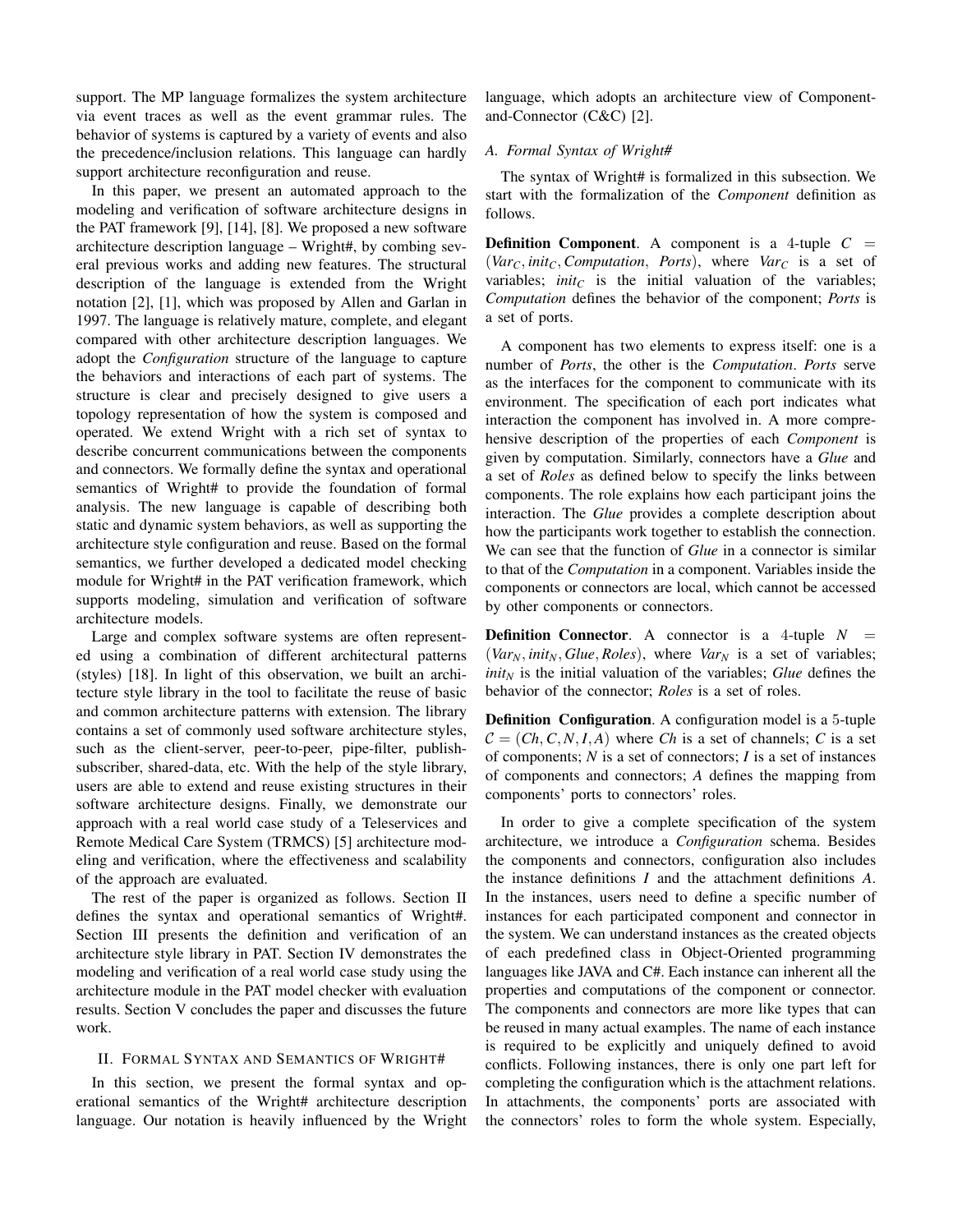the attached ports and roles are required to be compatible in function. The components are only permitted to attach to connectors. Therefore, the components, connectors, instances and attachments altogether define the configuration of a whole system architecture.

The syntax to define the behaviors of components and connectors in Wright are based on a subset of CSP language. We propose a more complete syntax to model components and connectors. The constructs mainly include process, events, internal/external choices, and parallel composition. Compared with Wright, our extended syntax not only includes various concurrent communications, but also hierarchical control flows and a rich set of data structures and operations.

| - channel communication  |
|--------------------------|
|                          |
|                          |
| - sequential composition |
|                          |
|                          |
|                          |
|                          |
| - interleave composition |
|                          |
|                          |
| - parallel composition   |

In the above, we present the syntax of architecture processes for describing the behavioral aspects of the *Ports*, *Computation*, *Roles* and *Glue*. Architecture processes are abbreviated as processes for simplicity in the sequel. *P* and *Q* are architecture processes, *e* is a simple event, *ch* is a channel, *b* is a boolean expression. In addition, *e*! represents an event which sends out data to its environment, *e*? represents an event which receives data from the environment. The process *Stop* represents the system entering a deadlock state, while *Skip* is a process that represents successful termination. Event prefixing  $e \rightarrow P$  engages in event *e* first and then behaves as process *P*. If event *e* is attached with a program, the program will be executed together with the occurrence of event *e*. *P* ; *Q*, behaves as *P* until its termination and then behaves as *Q*. Choice  $P \sqcup Q$  is resolved only by the occurrence of an event. Both *if b*  ${P}$ *else* ${Q}$  and  $[b]$ *P* are conditional branchings. For the former, when *b* is evaluated to be true, the system performs *P*, else performs *Q*. For the latter, process *P* can be executed until *b* is evaluated to be true. Parallel composition of two processes with barrier synchronization is written as *P ∥ Q*, where *P* and *Q* may perform lock-step synchronization, i.e., *P* and *Q* execute an event simultaneously. Two processes which run concurrently without barrier synchronization is written as *P ||| Q*, where *|||* denotes interleaving. Both *P* and *Q* may perform their local actions without referring to each other. Process *P* interrupt process *Q* behaves as process *P* first until the first visible event of process *Q* is engaged, and then the control is transferred to *Q*. Given a channel *ch* with pre-defined buffer size, process  $\text{ch} \cdot \text{exp} \rightarrow P$  evaluates the expression  $\text{exp}$ (with the current valuation of the variables) and puts the value into the tail of the respective buffer and behaves as *P*. Process  $ch?x \rightarrow P$  gets the top element in the respective buffer, assigns it to variable *x* and then behaves as *P*. Sending/receiving multiple messages at once is supported. If a channel has buffer size 0, it is a synchronous channel, whose input and output communications must occur synchronously. A process expression could be given a name for referencing to support the recursion in system model.

# *B. Operational Semantics of Wright#*

In this section, we present operational semantics of the Wright# modeling language, which translates a model into a Labeled Transition System (LTS). The sets of behaviors can be extracted from the operational semantics, thanks to congruence theorems. In order to define the operational semantics of a system model, we first define the notion of system state to capture the global system information during the executions. Due to the page limit, we only consider synchronous channel communication in this subsection, which removes the (bounded) channel buffer from the system state below and corresponding firing rules in Figure 1. But in our implementation, both synchronous and asynchronous channel communication are supported.

System state A system state is composed of two components  $(V, P)$  where V is a function mapping a variable name to its value, which we refer to as a valuation function, and *P* is an architecture process.

First of all, we present the operational semantics for architecture processes as firing rules associated with each process construct. Let  $\Sigma$  denote a set of events. For simplicity, a function *upd*(*V, prog*), to which given a sequential *prog* and  $V$ , returns the modified valuation function  $V'$  according to the semantics of the program. We write  $V \models b$  (or  $V \not\models b$ ) to denote that condition *b* evaluates to be true (or false) given *V*. We write *eva*(*V, exp*) to denote the value of the expression evaluated with variable valuations in *V*.

Figure 1 illustrates the firing rules. Rule *prefix* captures how event associated with sequential programs are handled, i.e., the occurrence of the event and program is simultaneous and appears, to the system, to be atomic. Notice that, this is the only way global variables are modified. Rule *channel* captures the semantics of synchronous channel communication. We remark that there are two rules  $(con_1$  and  $con_2)$  associated with *if b {P} else {Q}*, whereas only one rule (*guard*) is associated with  $[b]P$ . Therefore, if *b* is false given  $[b]P$ , then the process is blocked until *b* becomes true. The semantics of parallel composition *P ∥ Q* are captured using three rules. Either *P* or *Q* can make a move if the event *x* is not in their common alphabets (see rule  $p_1$  and  $p_2$ ), otherwise P and Q have to synchronize on *x* (see rule  $p_3$ ). Function  $\alpha P$ , also called the alphabet of *P*, returns the set of events that appear in process *P*. Notice that the event in a data operation is called *noncommunicating event*, which is excluded from the alphabet in parallel processes.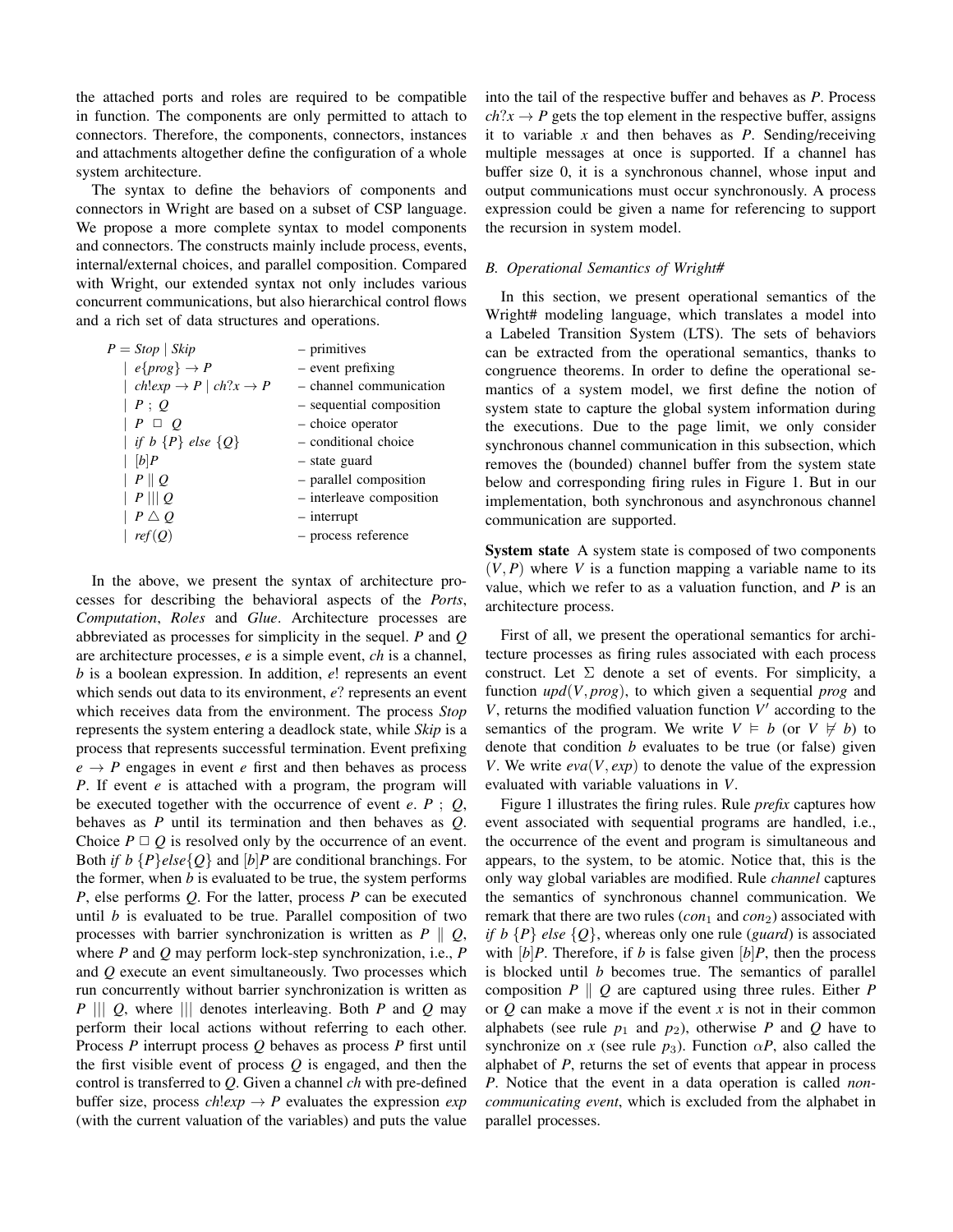$$
V \vDash b, (V, P) \xrightarrow{e} (V', P')
$$
  

$$
(V, [b]P) \xrightarrow{e} (V', P')
$$
 [ guard ]

[*prefix*]  
\n
$$
(V, e\{prog\} \rightarrow P) \xrightarrow{\epsilon} (upd(V, prog), P)
$$
\n
$$
(V, P \parallel Q) \xrightarrow{ch} (V, P'), (V, Q) \xrightarrow{ch} (V, Q')
$$
\n
$$
P \triangleq Q, (V, Q) \xrightarrow{\epsilon} (V', Q')
$$
\n
$$
P \triangleq Q, (V, Q) \xrightarrow{\epsilon} (V', Q')
$$
\n
$$
V \triangleq (V', Q')
$$
\n
$$
V \triangleq (V', Q')
$$
\n
$$
V \triangleq (V, P) \xrightarrow{\epsilon} (V', Q')
$$
\n
$$
V \triangleq (V, P) \xrightarrow{\epsilon} (V', P')
$$
\n
$$
V \triangleq (V, P) \triangleq (V', P')
$$
\n
$$
V \triangleq (V, P) \triangleq (V', P')
$$
\n
$$
V \triangleq (V, Q) \triangleq (V', Q')
$$
\n
$$
V \triangleq (V, Q) \triangleq (V', Q')
$$
\n
$$
V \triangleq (V, P) \triangleq (V', Q')
$$
\n
$$
V \triangleq (V', P') \wedge (V', P')
$$
\n
$$
V \triangleq (V', P') \wedge (V', P')
$$
\n
$$
V \triangleq (V', P') \wedge (V', P')
$$
\n
$$
V \triangleq (V', P') \wedge (V', P') \wedge (V', P) \triangleq (V', Q')
$$
\n
$$
V \triangleq (V', P') \triangleq (V', P')
$$
\n
$$
V \triangleq (V', P') \triangleq (V', P') \wedge (V, P \triangleq (V', Q')
$$
\n
$$
V \triangleq (V, P \triangle) \triangleq (V', P') \triangleq (V', P' \parallel Q)
$$
\n
$$
V \triangleq (V, P \parallel Q) \triangleq (V', P' \parallel Q)
$$
\n
$$
V \triangleq (V, P \parallel Q) \triangleq (V', P' \parallel Q')
$$
\n
$$
V \triangleq (V, P \parallel Q) \triangleq (V, P \parallel Q')
$$
\n
$$
V \triangleq (V, P \parallel Q) \triangleq (V, P \parallel Q')
$$
\n
$$
V \triangleq (V, P \parallel Q')
$$
\n
$$
V \triangleq (
$$

where  $e \in \Sigma$  and  $x \in \Sigma \cup \{\checkmark\}$ 

Fig. 1. Wright# firing rules

To define the behavior of configuration schemas, we firstly define the behavior of components and connectors. A prefixing function  $prefix(pre, P)$  is defined as adding prefix "*pre* :" to all the events and channel communications of process *P*. One example is shown below.

$$
prefix(a, invoke? \rightarrow return! \rightarrow Project) = a : invoke? \rightarrow a : return! \rightarrow prefix(a, Providence)
$$

For a process definition  $P \nightharpoonup Q$ , we define *dprefix*(*P*) as *prefix*( $name(P), Q$ ), where  $name(P)$  represents symbol "*P* :". One example is shown below.

$$
dprefix(b) = \n cuser \n # \n eq! \n # \n result? \n # \n Constant \n # \n constant \n # \n constant \n # \n result? \n # \n test \n # \n test \n # \n test \n # \n test \n # \n test \n # \n test \n # \n test \n # \n test \n # \n test \n # \n test \n # \n test \n # \n test \n # \n test \n # \n test \n # \n test \n # \n test \n # \n test \n # \n test \n # \n test \n # \n test \n # \n test \n # \n test \n # \n test \n # \n test \n # \n test \n # \n test \n # \n test \n # \n test \n # \n test \n # \n test \n # \n test \n # \n test \n # \n test \n # \n test \n # \n test \n # \n test \n # \n test \n # \n test \n # \n test \n # \n test \n # \n test \n # \n test \n # \n test \n # \n test \n # \n test \n # \n test \n # \n test \n # \n test \n # \n test \n # \n test \n # \n test \n # \n test \n # \n test \n # \n test \n # \n test \n # \n test \n # \n test \n # \n test \n # \n test \n # \n test \n # \n test \n # \n test \n # \n test \n # \n test \n # \n test \n # \n test \n # \n test \n # \n test \n # \n test \n # \n test \n # \n test \n # \n test \n # \n test \n # \n test \n # \n test \n # \n test \n # \n test \n # \n test \n # \n test \n # \n test \n # \n test \n # \n test \n # \n test \n # \n test \n # \n test \n # \n test \n # \n test \
$$

Given a component  $C = (Var_C, init_C, Computation, Ports)$ , its behavior  $P_C$  is defined as a parallel composition of *Computation* and *Ports* with the application of *dprefix* function on each port. Similarly, for a connector  $N =$ (*Var<sub>N</sub>*, *init<sub>N</sub>*, *Glue*, *Roles*), its behavior  $P_N$  is defined as a parallel composition of *Glue* and *Roles* with the application of *dprefix* on each role. The reason of adding the port name (or role name) as the prefix in the events in port process (or role process) is to synchronize with the events in *Computation* (or *Glue*) process. One example of a filter component in a Pipefilter structure is shown below.

$$
P_{filter} = Glue \parallel dprefix(input) \parallel dprefix(output)
$$

Given a configuration, for an instance declaration *i* : *component* (or *i* : *connector*), the behavior of *i* is defined as  $\mathcal{I}_i = \text{prefix}(i, \mathcal{P}_{\text{component}})$  (or  $\mathcal{I}_i = \text{prefix}(i, \mathcal{P}_{\text{connector}})$ ). For a mapping *a.p as b.r* from a component *a* port *p* to a connector *b* role *r*, the meaning for such mapping is to rename all the events prefixed with " $b : r :$ " in  $\mathcal{I}_b$  by replacing the prefix " $b : r :$ " to " $a : p :$ ". The semantics of a configuration  $C = (Ch, C, N, I, A)$  is defined using a LTS as follows.

**Configuration LTS** Given a configuration  $C = (Ch, C, N, I, I)$ *A)*, let Σ denote the set of all events in all instances in *I* by applying the mapping rules in *A*. The labeled transition system corresponding to *C* is a 3-tuple  $\mathcal{L}^C = (S, init, \rightarrow)$ , where *S* is a set of states, *init*  $\in S_c$  is the initial state (*init<sub>C</sub>*,  $P_c$ ) (*init<sub>C</sub>* is the combination of all the valuations of all instances in *I*, *P<sup>C</sup>* is a parallel composition of behaviors of all instances in *I* by applying the mapping rules in *A*), and  $\rightarrow \subseteq S \times \Sigma \times S$  is a labeled transition relation.

Given an LTS  $(S, init, \rightarrow)$ , the size of *S* can be infinite for two reasons. First, the variables may have infinite domains or the channels may have infinite buffer size. We require (syntactically) that the sizes of the domains and buffers are bounded. Second, processes may allow unbounded replication by recursion, e.g.,  $P = (a \rightarrow P; c \rightarrow Skip) \Box b \rightarrow Skip$ , or  $P = a \rightarrow P$  ||| *P*. In this work, we consider only LTSs with a finite number of states for the reason of applying model checking. In particular, we bound the sizes of value domains and the number of processes by constants. In our examples, bounding the sizes of value domains also bounds the depths of recursions.

As PAT is a generic verification framework, a dedicated model checking module – ADL, is implemented based on the above formal syntax and operational semantics of the Wright# language. The ADL module supports Wright# with featured model editor, animated simulator and verifier. The user friendly simulator can interactively and visually simulate system behaviors by random simulation, user-guide step by step simulation, complete state graph generation and counterexample visualization. Most importantly, it implements various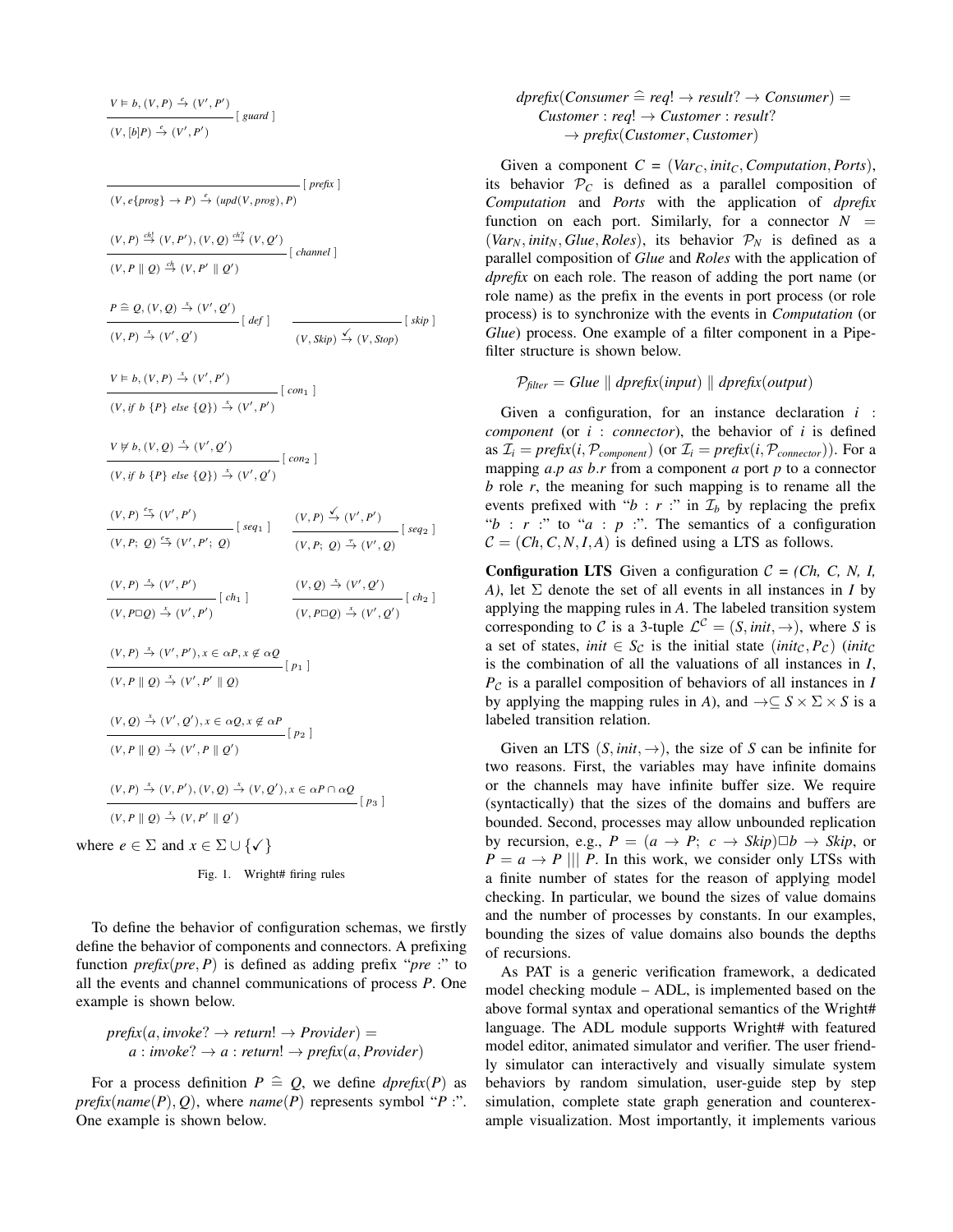verification techniques catering for different property analysis such as deadlock-freeness, divergence-freeness, reachability checking, Linear Temporal Logic (LTL) properties with or without fairness assumptions and refinement checking [12]. In the next section, we present a variety of architecture structure patterns that can be modeled by the ADL module.

## III. FORMALIZING ARCHITECTURE STYLE LIBRARY

In this section, we present the style library that we defined for software architecture module in PAT. The purpose of such a library is for the extension as well as reuse of the common structure patterns in a complex design. The style library we have built includes a set of basic architecture styles, e.g., Client-server, Peer-to-peer, Pipe-filter, Publish-subscriber, Shared-data, etc. In the following, we will introduce the styles one by one and give instructions on how to inherit them in a customized user model.



Fig. 2. A Client-server Style

Client-server style is a basic architecture style where there are two components: client and server, also with a *request/reply* connector communicating them. The style modeled in Wright# is shown in Figure 2. The client usually requests services or information from the server and then waits for the reply. During this period, the client does nothing but block itself. When the server receives request, it will process and send back the results to client. After receiving the results, client will unblock itself and continue executing. The connector in this style takes charge of transmitting request message from client to server and the returned results from server to client. Each client has one *request* port. Each server has an indefinite number of *provide* ports which permit an arbitrary number of clients connecting with it. Therefore, we add one parameter *i* to define the number of *provide* ports. When users extend this style, they should specify the concrete value of *i*. In the *request/reply* connector we set two roles to establish the connection – one is the *consumer* role, the other is the *provider* role. This connector has the function of restricting the data flow direction among components. Clientserver style is commonly used in developing network related applications, such as the Browser/Server structure.

| Style Pipe Filter                                                      |  |  |  |  |  |
|------------------------------------------------------------------------|--|--|--|--|--|
|                                                                        |  |  |  |  |  |
| Component Filter(i, j)                                                 |  |  |  |  |  |
|                                                                        |  |  |  |  |  |
|                                                                        |  |  |  |  |  |
| $Port[i]$ input = getData?->input;                                     |  |  |  |  |  |
| $Port[i]$ output = putData!->output;                                   |  |  |  |  |  |
|                                                                        |  |  |  |  |  |
| Computation = $input[0]$ : getData?->output[0]: putData!->Computation; |  |  |  |  |  |
|                                                                        |  |  |  |  |  |
| Connector Pipe                                                         |  |  |  |  |  |
|                                                                        |  |  |  |  |  |
|                                                                        |  |  |  |  |  |
| Role data in = $putData! - 2$ data in;                                 |  |  |  |  |  |
| Role data out = $getData? - >data$ out;                                |  |  |  |  |  |
| Glue = data in: putData? - > data out: getData! - > Glue;              |  |  |  |  |  |
|                                                                        |  |  |  |  |  |
|                                                                        |  |  |  |  |  |
|                                                                        |  |  |  |  |  |
|                                                                        |  |  |  |  |  |

Fig. 3. A Pipe-filter Style

Pipe-filter style presents a system whose execution is driven by data flow. The style modeled in Wright# is shown in Figure 3. The components in this style are named filters. One filter can have multiple *input* ports to receive data and multiple *output* ports to send out data. The connector pipe is responsible for transmitting data from one filter's *output* port to another filter's *input* port. One pipe has a single *data\_in* role and a single *data out* role to connect two filters. The computation of pipe always preserves the data flow's sequence. In this style, the attachment relation associates the *output* ports of filters with the *data in* roles of pipes and the *input* ports of filters with *data out* roles of pipes. The number of *input* ports and *output* ports are set as two parameters. This makes the filters more flexible to adapt to user's model. This style can find its applications in many industrial examples, such as data flow applications, Map-reduce model in cloud computing and Yahoo! Pipes.

| Publisher Subscriber<br>Style |                                                                                                                                                                                                                                                           |  |  |  |
|-------------------------------|-----------------------------------------------------------------------------------------------------------------------------------------------------------------------------------------------------------------------------------------------------------|--|--|--|
|                               | Component Publisher                                                                                                                                                                                                                                       |  |  |  |
|                               | Port Generate = pub!->Generate;<br>Computation = Generate: pub! -> Computation;                                                                                                                                                                           |  |  |  |
| Component Subscriber          |                                                                                                                                                                                                                                                           |  |  |  |
|                               | Port Accept = deliver?->Accept;<br>Computation = Accept:deliver?->Computation;                                                                                                                                                                            |  |  |  |
|                               | Connector Event Con(m)                                                                                                                                                                                                                                    |  |  |  |
|                               | $Role$ publisher = $pub!$ -> $publisher$ ;<br>$Role[m]$ subscriber = deliver?->subscriber;<br>Glue = $public$ : $pub?$ ->Transfer(); Glue;<br>Transfer() = $  x:\{0(m-1)\}\omega$ Deliver(x);<br>$Deliver(i) = subscripter[i]:deliver! \rightarrow Skip;$ |  |  |  |
|                               |                                                                                                                                                                                                                                                           |  |  |  |

Fig. 4. A Publish-subscriber Style

Publish-subscriber style is mainly applied to describe asynchronism systems. The style modeled in Wright# is shown in Figure 4. It contains two categories of components: publishers and subscribers. In this style, the publisher could publish events which are distributed to its subscribers. The connector takes charge of doing the distribution. Each publisher has one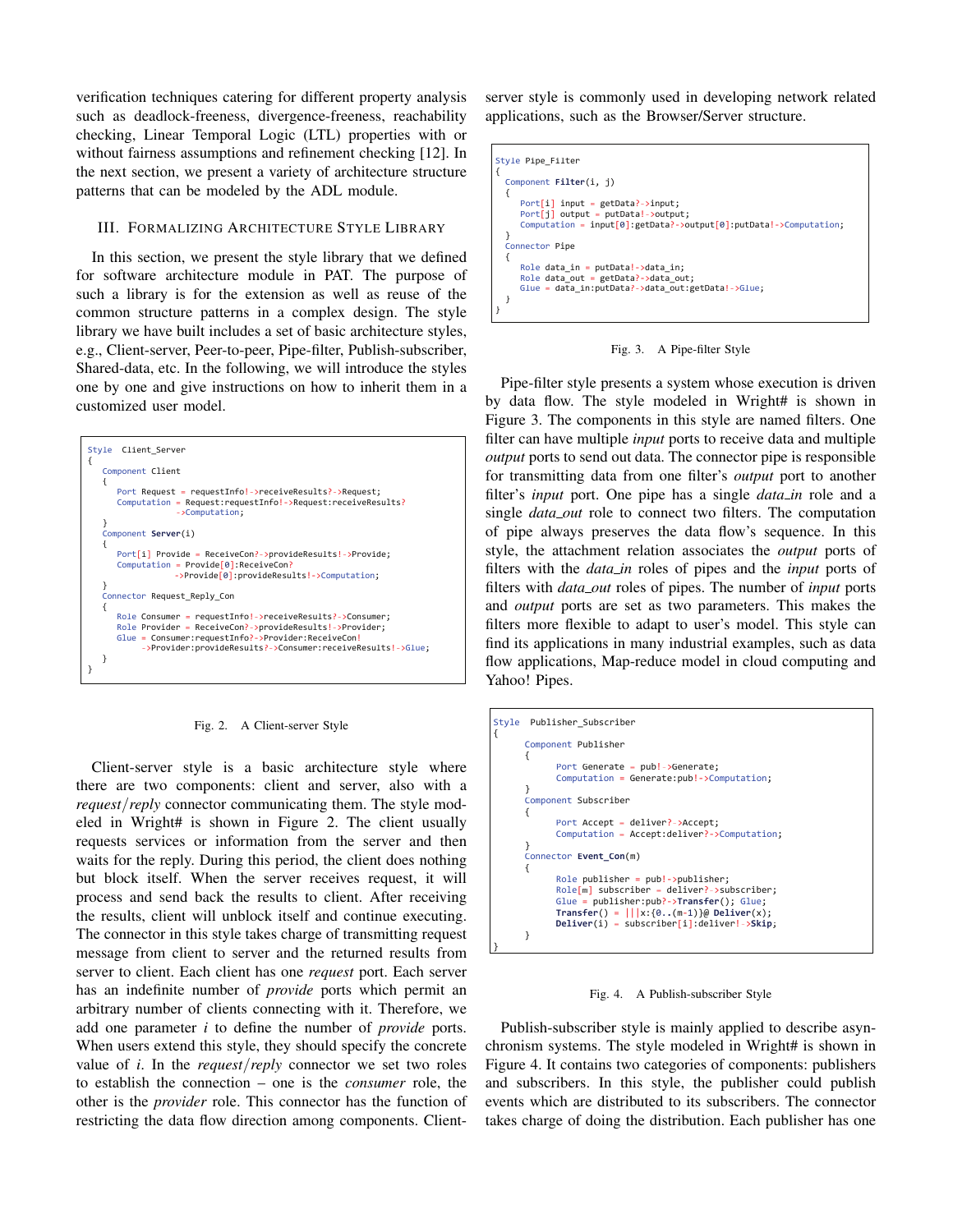*generate* port to generate events. Each subscriber has one *accept* port to receive a variety of events. The connectors in this style have *publisher* roles and *subscriber* roles to connect with *generate* ports and *accept* ports in components. In realistic applications, a publisher usually publishes events to multiple subscribers. Taking account of this situation, the number of subscribers is defined as a parameter in the connector. when users inherit this style, the value of parameter need to be set in accordance with the number of subscriber instances. Representative examples of this style include mailing systems and social networks, such as Facebook and Twitter.



Fig. 5. A Peer-to-peer Style

Peer-to-peer style is quite similar to Client-server style but is more complex. It distinguishes itself by allowing each peer to act as both server and client which means it can provide service and invoke service simultaneously. Therefore, each peer has one *client* port and one *server* port behaving actions just as in Client-server style. The style modeled in Wright# is shown in Figure 5. In the computation portion, the client process is executed interleaved with the server process. There are four roles defined in the connector, namely, *clientA*, *clientB*, *serverA*, and *serverB*. The relations among them are specified in the glue where *clientA* could request services from *serverB* and *clientB* could request services from *serverA*. Peerto-peer style is becoming more and more popular in nowadays systems. Many file sharing and instant messaging systems like BitTorrent, eDonkey, MSN and Skype are all utilizing this architecture.

Other architecture styles such as Shared-Data, etc., can be modeled in a similar manner. All the styles are verified to be deadlock free and satisfy desirable safety and liveness properties, which are specified in the form of state/event LTL formulae. In the next section, we will demonstrate the use of the style library in modeling a complex system architecture.

# IV. CASE STUDY AND EVALUATION

In this section, we apply our approach to the modeling and verification of the Teleservices and Remote Medical Care System (TRMCS) [5]. The TRMCS system aims at providing



Fig. 6. The Component and Connector view of TRMCS

medical services to at-home users through the Internet or mobile phones. Synthetically, the system should provide the following capabilities:

- 1) Allow the user or monitoring software to issue help requests to the assistance center.
- 2) Guarantee the continuous service of the system.
- 3) Guarantee the delivery of help service in response to a help request in a specific critical time.
- 4) Handle several help requests in parallel that competes for service by overlapping in time and space.
- 5) Handle dynamic changes to the number and location of users.
- 6) Provide persistent repository of data and history log.

The component and connector view diagram in Figure 6 illustrates the overall architecture of TRMCS system. From the diagram, we can observe that the TRMCS consists of a multistyled structure in its design, which includes client-server, pipe-filter and publish-subscriber. We will discuss details on the modeling and verification in the following section.

## *A. Modeling and Verifying TRMCS*

The system could receive requests in two different ways according to the requirements. In one case, a patient with a medical emergency sends a help request to TRMCS system. The patient expects to receive a reply in certain critical time. In the other case, a patient may have internet-based medical monitors that give continuous readouts, e.g., EKG and EEG. A help center may be contracted to read these monitors over the net and raise alerts when dangerous values are detected. For the above two cases, we separately use the components Patient Monitors and Receive Ports to model their behaviors. When monitors detect dangerous values or ports receive user calls, they both can report requests to Central Dispatcher for further processing. The relationship between them and the dispatcher are client-server structures. The critical part of this system is the Central Dispatcher. It is in charge of organizing the other parts and responsible for communicating.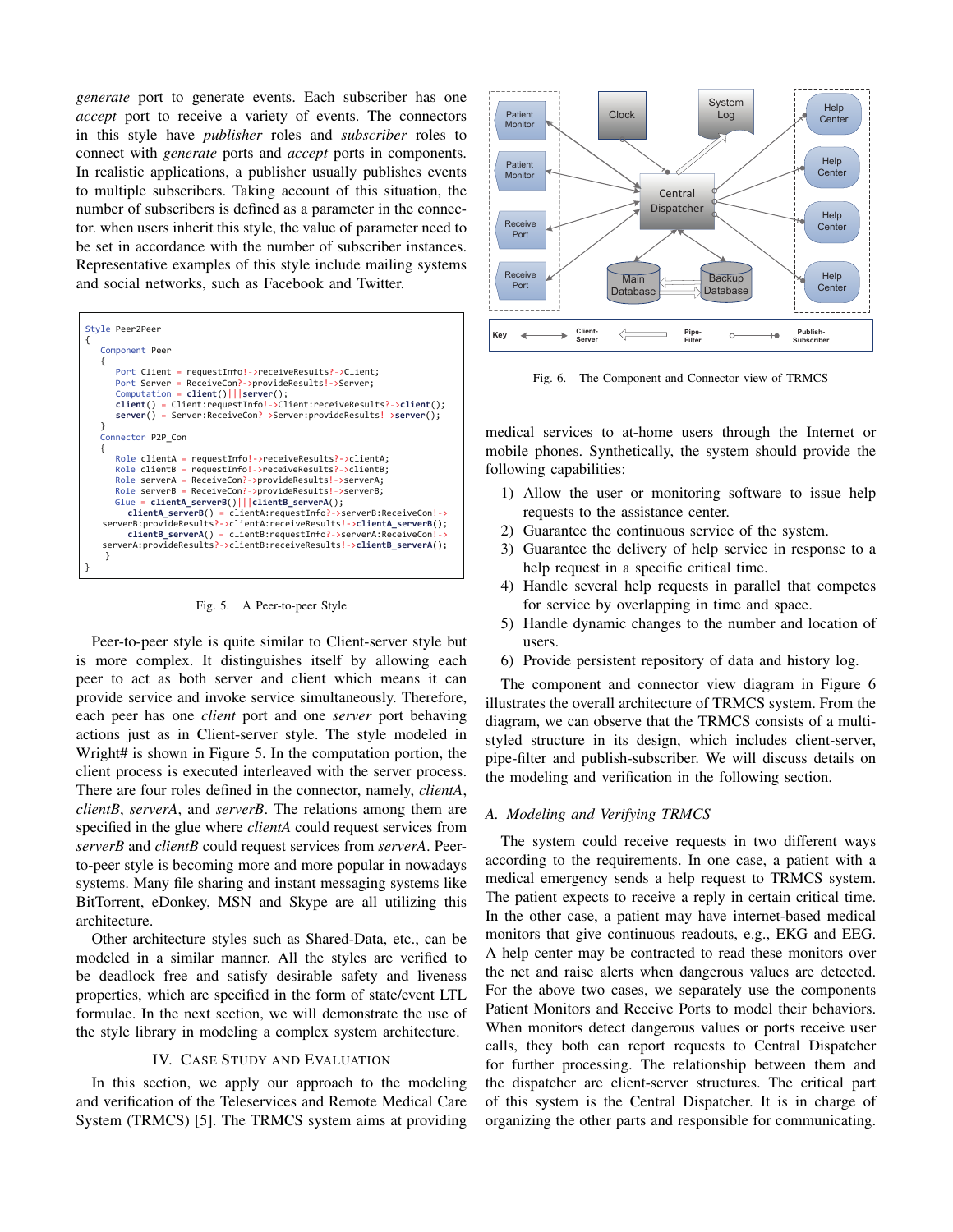It can receive requests from all ports and monitors concurrently and process them in parallel. In order to check the validity of each request, the dispatcher need retrieve patient information from the patient database. Hence, the relationship between dispatcher and databases can be viewed as clientserver structures. There are two types of patient database: Main Database and Backup Database. When the main database fails to response, the access should automatically switch to the backup database. The data inside the main and backup databases should always be synchronized to avoid inconsistency. The connections between two types of databases are pipe-filter structures. After receiving the requests, dispatcher will distribute them to help centers for proving emergency assistance. A request can be either picked by a help center actively or assigned by the dispatcher to help centers passively. Therefore, the help centers have to register in dispatcher and receive the published incident information from dispatcher. We can get that the relationship between the dispatcher and the help centers is a publisher-subscriber structure. In terms of each request, the system needs to record the request launch time and the time of assignment or selection. That means the dispatcher needs to write logs for each request. The connection between the dispatcher and system logs is another pipe-filter structure. In order to get the current time, the dispatcher should register to a clock subsystem to receive time value periodically. The connections between the clock and dispatcher can be considered as another publisher-subscriber structure. We model this TRMCS system in PAT. Due to the page limit, we can not present the complete model in the paper. Interested readers could refer to the more complete online version of the case study at http://www.comp.nus.edu.sg/*∼*pat/adl/.

```
1. #assert TRMCS deadlockfree;
2. #assert TRMCS |= [](("r[0]:UserIssueRequest")
                        -> <>"p:RequestProcessed");
3. #assert TRMCS |= [](("r[0]:UserIssueRequest")
                       -> <>"p:OutputLog:putData");
4. #assert TRMCS |= [](("d:MainDatabaseCrash")
                       -> <>"b:BackupDBWorking");
```
A variety of interesting properties could be verified in terms of TRMCS architecture design. We pick four of them listed above for demonstration purposes. The first one is the deadlock-free analysis. This property is checked to guarantee the system never reaches a deadlock state. It is checked to be valid in our model. Properties 2, 3 and 4 are stated in LTL formulae. The second property means whenever a request is reported by receive port 0, it shall be processed by the dispatcher. This property guarantees that the system never misses any incident request, which is critical in medical systems. Similarly, property 3 states that the incident information must be recorded in the log whenever the dispatcher receives a request from receive port 0. The last property is used to check whether the control will be automatically switched to the backup database whenever the main database is unavailable, so as to guarantee the robustness of TRMCS system. The above three LTL properties are verified to be valid in our model. For more interesting properties, readers should refer to the case

study web page online.

# *B. Implementation and Performance Evaluation*

The Process Analysis Toolkit (PAT) [9], [14], [8] is designed to apply state-of-the-art model checking techniques for system analysis. It is a self-contained framework to support reachability analysis, deadlock-freeness analysis, full LTL model checking, refinement checking as well as a powerful simulator and verifier. PAT is designed to be an extensible and modularized framework [9] that allows users to build customized model checkers to support the analysis of different system notations. Currently, modules supporting modeling and verification of current systems [13], real-time systems [15], probabilistic systems [17], [16] are supported in PAT. The ADL module in PAT is dedicated to support the Wright# model analysis and verification. We conducted experiments on the Client-server, Pipe-filter, and TRMCS systems to evaluate the performance.

Table 1 shows the experiment results. The data are obtained with Intel Core 2 Quad 9550 CPU at 2.83GHz and 3GB memory. Symbol '-' denotes out of memory. We can see in the three examples, PAT performs reasonably well. It handles  $10^7$  states/transitions in a few hours. The first two examples extends the Client-server style and Pipe-filter style via defining multiple instances. In the last example, the number of states and running time increase rapidly as the parameters are enlarged. This is because of the TRMCS system is more complex in the interior communications. It is composed by 8 components and 8 connectors for the simplest one and embedded with vast of interleave and parallel operations. With the purpose of comparing the results of solely modeling in Wright# language with utilizing the style library, we designed two models to conduct comparison. The results demonstrate that the amount of user code is reduced nearly 1/3 via inheriting the style library. The main reason is that most connectors can be extended in user's model directly. For example, in TRMCS system, the connectors of Client-server, Pipe-filter and Publish-subscriber can be reused without any modification. Furthermore, inheriting styles from style library can improve the correctness of user model due to the dedicated verification of each architecture style in the library.

# V. CONCLUSION

In this paper, we present a formal approach to the modeling and verification of software architecture designs using the PAT framework. We defined syntax and LTS operational semantics of the Wright# architecture description language. The extension supports both static and dynamic system behaviors modeling and configuration. Based on the formal semantics, we implemented a dedicated model checking module for Wright# in the PAT verification framework. The module – ADL supports automated verification and simulation of software architecture models in PAT. As complex system are often modeled using a multi-styled approach, we further developed an architecture style library which embodies a set of commonly used architecture style patterns to facilitate the